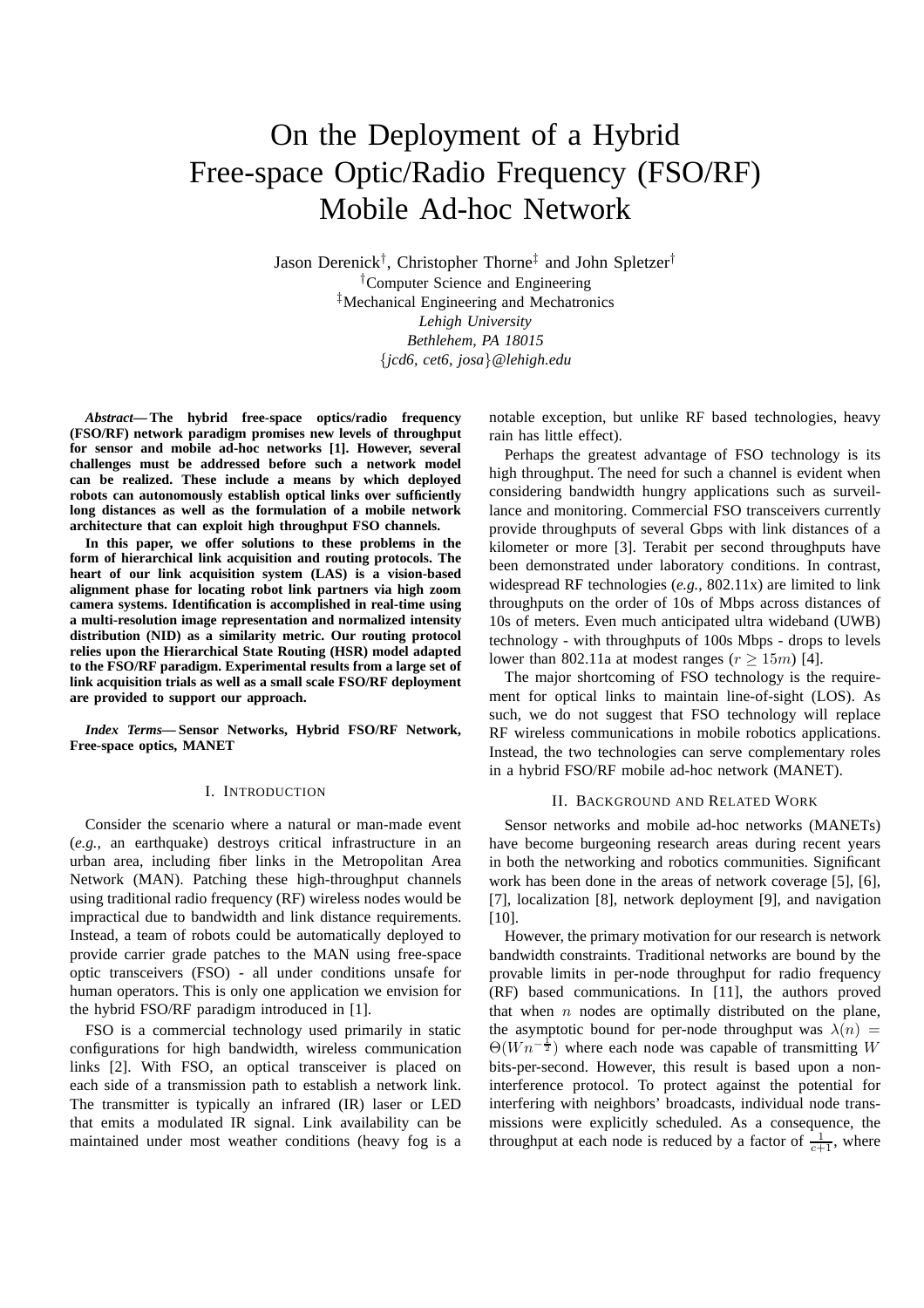c corresponded to the maximum number of interfering neighbors. For FSO, such a reduction is inappropriate. Links are directed and full-duplex, and as a result no such interference region exists.

We believe that this characteristic, in conjunction with the high throughput afforded by FSO, will provide an enabling technology that can expand the capabilities of wireless sensor networks.

## III. A HIERARCHICAL LINK ACQUISITION SYSTEM

Whether employed as primarily FSO links as in a disaster relief application or as a mobile ad-hoc backbone in an RF sensor network, a fundamental challenge for the hybrid nodes is establishing and maintaining optical links. FSO technology achieves exceptional ranges by employing laser transceivers with a beam divergence on the order of 0.6 milliradians. To place this in perspective, at 100 meters this corresponds to a cone diameter of approximately 6 cm. In commercial systems, transceivers typically require an initial alignment by technicians using a telescope assembly. Instead, we propose a hierarchical link acquisition system (LAS) relying upon a "coarse to fine" approach whereby a robot pair can automatically establish the FSO links.

We assume each robot has *a priori* knowledge of its link partner's objective position. Additionally, each is able to infer its relative pose (position and orientation) to a common reference frame. With our current platforms, this can be accomplished through GPS and inclinometer sensors. Under these assumptions, the link acquisition phase is decomposed into 3 stages:

- 1) Coarse alignment through local sensor measurements.
- 2) Refinement using vision-based robot detection.
- 3) Final FSO alignment for link acquisition.

In the third stage, we rely upon the internal FSO tracking system. Thus, our discussions are limited to the former two.

## *A. Coarse Alignment Phase*

Let  $x_1, x_2 \in \mathbb{R}^3$  denote the objective positions for the two robots in our navigation frame  $W$ . We assume for now that the robots are able to accurately measure their position and orientation in  $W$ . After migrating to their objective positions, each robot will adjust its relative orientation to roughly align the optical transceivers. If the coordinate frames  $\mathcal{F}_i$  (for transceiver  $i$ ) and  $W$  are equivalent up to a translation then the desired link directions would simply be

$$
x_{ij} = \frac{x_j - x_i}{\|x_j - x_i\|}, \ i, j \in \{1, 2\}, \ i \neq j \tag{1}
$$

In practice, local ground contours will only allow for a coarse transceiver alignment. Based upon our assumptions, the orientation of each robot in  $W$ , as defined by the rotation matrices  $R_1, R_2 \in SO(3)$ , can be inferred from local sensor measurements. With these, we can compute the objective link

direction in  $\mathcal{F}_i$  as  $\hat{x}_{ij} = R_i^T x_{ij}$ . Converting to spherical coordinates we obtain

$$
\begin{bmatrix}\n\theta_{ij} \\
\psi_{ij}\n\end{bmatrix} = \begin{bmatrix}\n\arctan\left[\frac{\hat{x}_{ij}(3)}{\sqrt{(\hat{x}_{ij}(1)^2 + \hat{x}_{ij}(2)^2)}}\right] \\
\arctan\left[\frac{\hat{x}_{ij}(2)}{\hat{x}_{ij}(1)}\right]\n\end{bmatrix}
$$
\n(2)

where  $\theta_{ij}$ ,  $\psi_{ij}$  denote the required pan/tilt angles of the optical transceiver on robot  $i$  to establish a link with robot  $j$ , and  $\hat{x}_{ij}(k)$  denotes the  $k^{th}$  element of vector  $\hat{x}_{ij}$ .

Under ideal conditions, Equation 2 would be sufficient to establish the link. However, our estimates for robot pose may have significant errors in both position *and* orientation. Imperfect calibration of the pan/tilt heads will introduce additional uncertainty. As a result, we rely upon a second alignment phase to refine the relative orientation estimates of the two link partners. In doing so, we exploit the fact that the ability to establish an optical link implies a clear line-of-sight (LOS). This enables the robots to employ camera systems with high zoom capabilities to assist in the alignment process.

### *B. Vision-based Alignment Phase*

At longer link distances, the uncertainty in robot orientation will most likely be larger than the solid angle subtended by its camera's field-of-view (FOV). As a consequence, it will often be necessary for the robot to search in azimuth and elevation with its camera's pan-tilt-zoom (PTZ) system to locate its link partner. For the vision-based alignment phase, we propose a two-dimensional pattern matching approach where the coarse estimates derived in Equation 2 serve as the starting point for this search.

A major limitation of two-dimensional pattern matching approaches for tracking three dimensional targets without scale or orientation constraints is that a huge family of templates is required. Such a "brute force" approach is computationally intractable. However, our problem is not so ill posed. First, the scale of our target is approximately known since we have *a priori* knowledge of the target position (the same effect could also be achieved by fitting each node with a time-of-flight transceiver to obtain relative range measurements). Second, the relative orientation of the robots are limited by both line of sight requirements and physical constraints inherent with the pan/tilt head. As a result, the set of orientations that would permit the establishment of optical links can be quite constrained. For many applications, relying upon a small  $(\approx 20)$  set of templates in conjunction with a robust tracking algorithm would be sufficient.

In our approach, each robot maintains in memory a set of image templates T, where each template  $T_{\theta\phi} \in \mathcal{T}$  corresponds to a reference image of its link partner acquired at camera azimuth and elevation  $(\theta, \phi)$ , respectively. All templates are acquired at a fixed reference distance  $d_{\mathcal{T}}$  and camera focal length  $f_{\tau}$ .

The vision system then searches in azimuth and elevation to acquire a set of images *I*, where each image  $I_{\theta\phi} \in \mathcal{I}$  is associated with a candidate link partner location. The search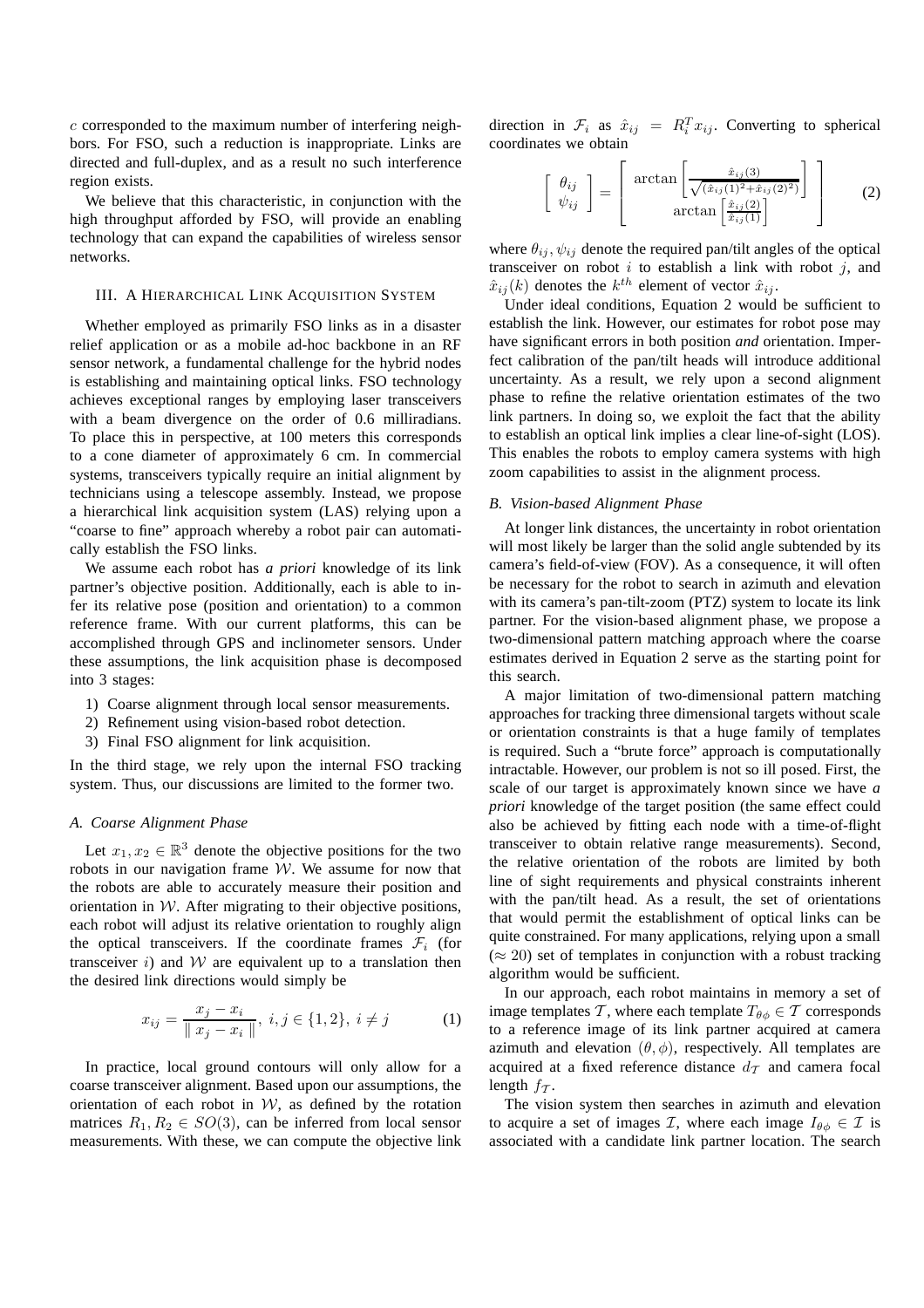limits are dictated by the estimated uncertainty in robot pose. These can be inferred directly through sensor models, or (more appropriately) using the second order statistics of the probability density function in Kalman/particle filter based localization implementations. By setting the focal length of the vision system to

$$
f_{search} = \frac{\parallel x_j - x_i \parallel}{d\tau} f\tau \tag{3}
$$

we ensure the robot scale in captured images is consistent with the reference template set  $\mathcal{T}$ ,

To detect the robot in a given image, we use normalized intensity distribution (NID) as a similarity metric [12]. An advantage of this formulation is that it explicitly models both changes in scene brightness and contrast from the reference template image. Additionally, in a comparison to alternate approaches in model based tracking, it was less sensitive to small motion errors [13]. Our matching approach, while static, will suffer from similar error effects in the form of inconsistencies between the reference template and the viewed target (link partner) position and orientation. We shall discuss this in further detail in the sequel.

Given an image  $I \in \mathcal{I}$ , an  $m \times n$  template T of the robot, and a block region  $B \in I$  of equivalent size corresponding to a hypothetical robot position, the similarity of  $T$  and  $B$  can be defined as

$$
\epsilon(T, I, B) = \sum_{u=1}^{m} \sum_{v=1}^{n} \left[ \frac{T(u, v) - \mu_T}{\sigma_T} - \frac{B(u, v) - \mu_B}{\sigma_B} \right]^2
$$
(4)

where  $T(u, v)$  denotes the grayscale value at location  $(u, v)$ ,  $\mu$  is the mean grayscale value, and  $\sigma$  the standard deviation. The image region

$$
B^* = \arg\min(\epsilon) \ \ \forall \ B \in I, \ \forall \ I \in \mathcal{I}, \ \forall \ T \in \mathcal{T} \tag{5}
$$

would then correspond to the target robot position in the image sequence. The corresponding estimates  $(\hat{\theta}^*, \phi^*)$  would be used to direct the FSO transceivers for the final alignment stage.

Even for a single template/image pair, template based pattern recognition approaches are very computationally expensive using traditional matching techniques. In our paradigm, we rely upon such an approach for a *set* of templates over an image *sequence*. To implement this in real-time, we use a multi-resolution image representation [14]. Prior to the pattern recognition phase, images are converted into Gaussian pyramid data structures. Templates are also stored in memory using a similar representation. Pattern matching is then performed at the highest level of the pyramid, with only local refinements performed at each lower level. This allows for speedups of several orders of magnitude, and real-time template based pattern recognition.

The main advantage of the vision-based approach for aligning the FSO transceivers is the reduction of the dimension of the search space. We could in fact pan/tilt the FSO transceivers, and allow the internal alignment systems to search directly. The critical difference is while the vision systems can search

independently, the transceivers must *both* be aligned to a given tolerance *simultaneously* in order to establish the link. This increases the search space from  $\mathbb{R}^2$  to  $\mathbb{R}^4$ . Exponential increases in search times would result.

## IV. A GENERAL ARCHITECTURE FOR A FSO/RF MANET

The characteristics of FSO makes the technology well suited for use as a high throughput backbone in an RF sensor network. We envision that hybrid robot nodes with both FSO and RF interfaces could be so deployed. However, to fully exploit this technology requires a routing protocol adapted specifically to the link characteristics of both mediums. To accomplish this, we propose the distributed use of Hierarchical State Routing (HSR) utilizing intelligent cluster-head election policies.

## *A. Architectural Overview*

An FSO/RF MANET can be logically decomposed into two subcomponents. The first subcomponent is a collection of RFbased ad-hoc networks that will be required to communicate in real-time over ranges that render the use of RF communication channels impractical. It is assumed (though not required) that each of the networks in the collection will be deployed beyond the radio transmission range of any other network in the collection. Logically, each ad-hoc network can be considered a hierarchically defined domain space characterized by a dynamic topology.

The second component is a high throughput backbone FSO network. This network serves as the cornerstone of the FSO/RF MANET architecture since its presence enables the dissemination of information among otherwise disjoint ad-hoc domains. It can be constructed dynamically by the hybrid node(s) that have been assigned as members of each respective ad-hoc network. The hybrid nodes serve to bridge the gap between the RF domain and the FSO backbone domain space. As such, the routing protocol employed by each RF-based network must account for this constraint so that all ad-hoc RF nodes have knowledge of where to forward packets destined for a non-local address.

In order to solve the routing problem in RF ad-hoc domains, we propose the use of Hierarchical State Routing (HSR) [15], [16]. Among the more appealing features of this protocol is its support for "logical" network partitions and differentiated services. The latter is enabled by the architecture's definition over a collection of physical network clusters. As such, its underlying theory lends itself nicely to the task of propagating time-critical information. It is also highly scalable, facilitating the support of a large number of wireless nodes.

The routing protocol used among the hybrid peers depends upon the number of hybrid nodes in the system. For an FSO backbone consisting of only a few hybrid nodes, flat link-state routing can be used. When the number of nodes increases, HSR can also be applied among these nodes, providing an additional level of hierarchy.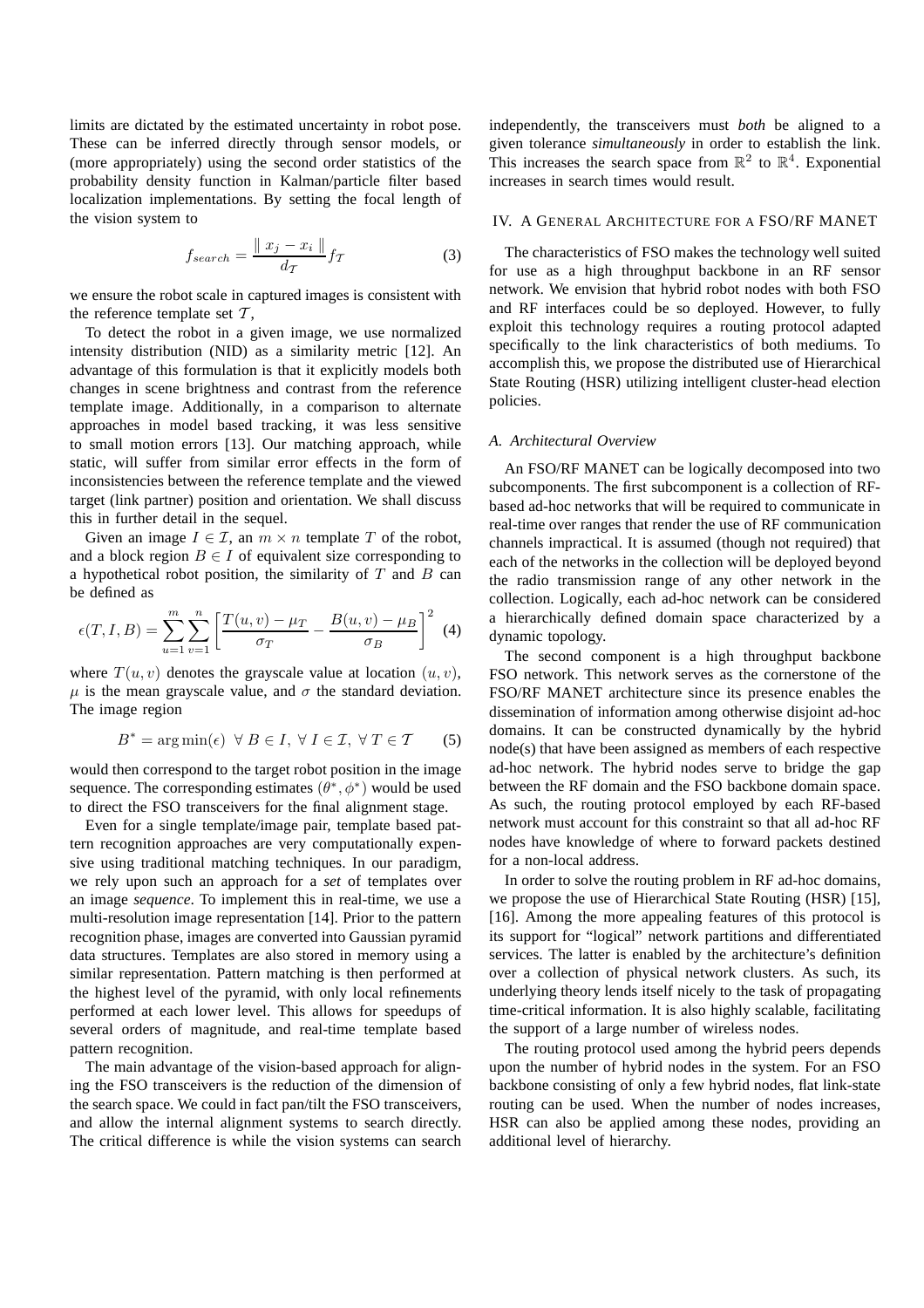## *B. Hierarchical State Routing (HSR)*

HSR extends the capabilities of traditional link-state routing by introducing the concept of hierarchy into the network topology through the use of physical clusters and logical subnetworks [15], [16]. Initially, the nodes that comprise the network organize themselves into a collection of clusters. Generally, these subgroups are formed based on the spatial locality of nodes (*e.g.* a collection of neighboring vehicles). Once the clusters are formed, each elects a cluster-head to manage the group's communications and to essentially act as a representative for all of its participating members. The clusterheads define a new level in the hierarchy and accordingly, they partition themselves into clusters and elect appropriate cluster-heads to represent them at the next higher level. This process continues iteratively until the desired hierarchy is formed. At each level, link-state routing information is shared among respective cluster members, and it is propagated to the lower levels of the hierarchy. Intuitively, HSR defines a virtual topology of nested clusters, abstracting over the underlying physical clusters. For details about message propagation, the reader is referred to [15]. Figure 1 illustrates a simple HSR deployment.



Fig. 1. Simple HSR Topology

Each cluster within the hierarchy features three types of nodes: cluster-heads, gateway nodes, and internal nodes. The role of each node is related to its proximity to selected cluster leaders. Gateway nodes are located within range of two or more communicating cluster-heads, while internal nodes only require connection to a single cluster-head. All of the nodes must be accessible from any point in the hierarchy. Given this requirement of the network topology, a new addressing scheme is adopted to utilize the hierarchical view that each node locally possesses. The original protocol defines hierarchical addresses as being the sequence of MAC layer addresses that define a node's location with respect to the hierarchy's top layer. This method is practical because MAC addresses are guaranteed to be unique and thus, the assignment of unique network-wide, hierarchical identifiers can be easily realized.

One of HSR's more appealing qualities is that it supports further abstractions over the organized clusters. Particularly, it supports logical network partitioning that can span several

clusters within the hierarchy. Each of these partitions can be considered subnetworks, and each is identified by a unique network number. In a similar manner to the Internet Protocol (IP), a host in each network is assigned a unique host-id within its partition. Additionally, the introduction of subnetworks in tandem with the use of home-agents allows for source nodes to forward packets without knowledge of the precise cluster with which the destination belongs.

HSR also supports mobility by assigning each logical subnetwork at least one home-agent that is responsible for maintaining a list of hosts belonging to its subnetwork. Each node is responsible for ensuring that its home-agent has knowledge of its current hierarchical id at all times. As such, every node must know the hierarchical id of its respective home-agent. It notifies the agent with both periodic and triggered broadcasts to inform it of its current location within the network. Each node at the top layer is responsible for maintaining a mapping between all network home-agents and their respective hierarchical IDs.

With home-agent support, the process of delivering packets to mobile nodes within the network is greatly simplified through the use of indirection. When a node is sending a packet, it obtains the subnetwork number from the logical address associated with the destination node. It then sends a request to the top of the hierarchy, which will provide to the source node the hierarchical id for the home-agent associated with the destination subnetwork. Receiving this information, the source node forwards the packet accordingly to the destination's home-agent. Upon receipt, the home-agent obtains the hierarchical id for the destination and forwards the packet to that node completing the transmission.

## *C. Hybrid FSO/RF HSR*

HSR possesses the desired qualities of a routing protocol that can be successfully applied to the FSO/RF MANET architecture. It is envisioned that the FSO/RF MANET will be deployed in scenarios that require the immediate assembly of a high-throughput network that joins a collection of groups while still supporting real-time communications. HSR satisfies this requirement by ensuring the dissemination of time-sensitive data through its underlying use of link-state routing which can propagate QoS information along with link-state status. Additionally, each cluster can employ any of an array of MAC layer protocols that further facilitate QoS. It is believed that many of the nodes in the network will feature group-dynamics. With its use of logical subnetworks and their associated homeagents, HSR is well suited to provide scalability and support for such group-based networks [15].

In order to properly incorporate HSR within the FSO/RF MANET architecture, a simplifying assumption about the network topology is made. Particularly, the network architecture assumes symmetrical physical FSO links. This restriction is imposed in order to ensure that data transmissions between the hybrid nodes can be made reliable through the use of direct acknowledgments. Given an asymmetric FSO link composition, the use of indirect acknowledgments may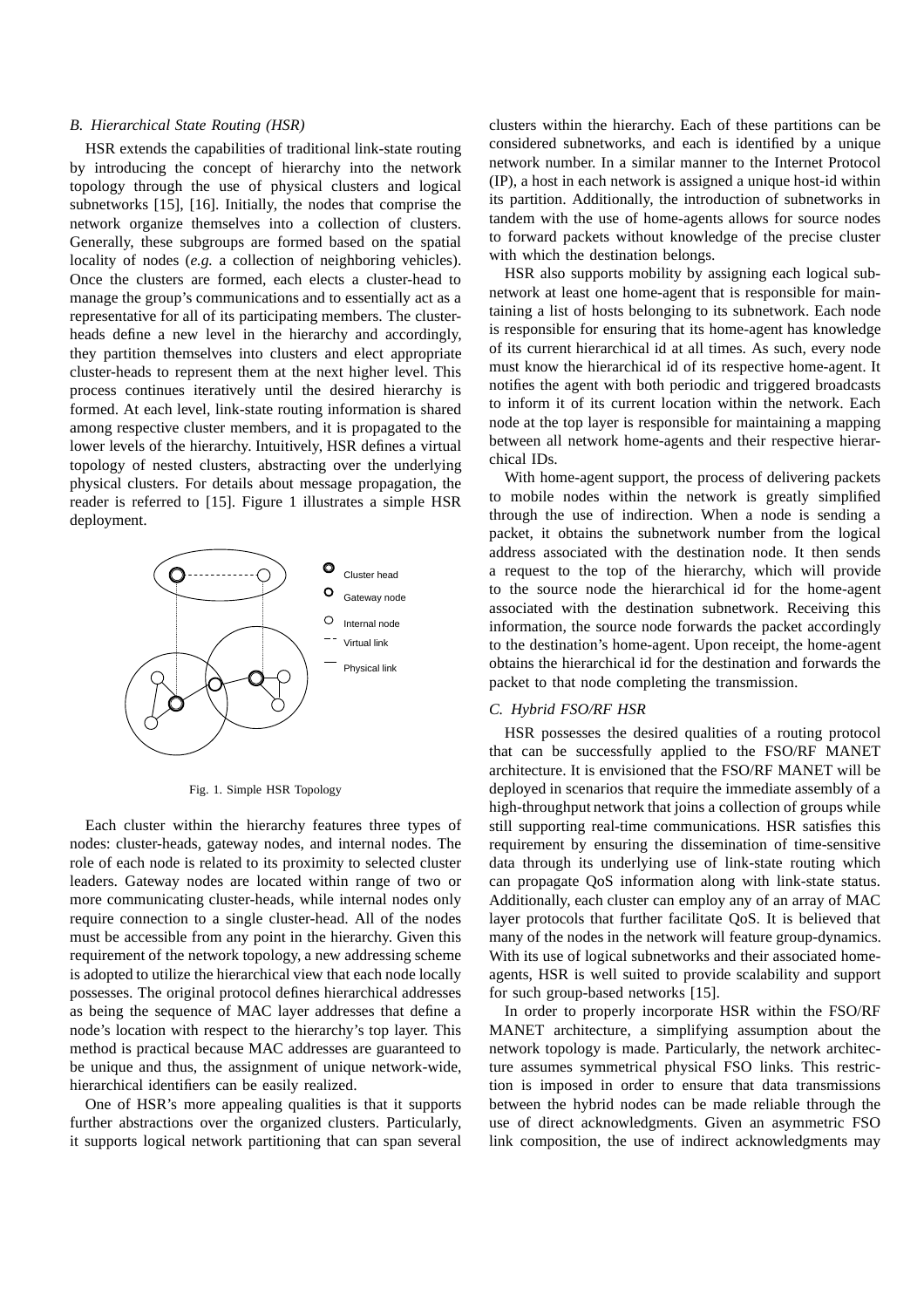provide a viable option; however, we have not fully explored how this functionality can be properly integrated. HSR can be successfully applied to the FSO/RF MANET architecture through the incorporation of the following cluster-head election policies with respect to each spatially disjoint ad-hoc network.

- 1) If a hybrid node is a member of a cluster (at any level of the hierarchy), it is elected the head of that cluster.
- 2) If a hybrid node is not a member of a cluster, then the election of cluster-head can proceed using whatever policy the chosen clustering algorithm employs.

Once a hierarchy is defined around each hybrid node, subnetwork reachability information is then shared among all of the hybrid peers, giving each a view of the network. Both periodic and triggered updates can be used to ensure that a proper view is maintained by each of the hybrid nodes. Additionally, this view can be flooded to the lower levels of the hierarchy. When an arbitrary node wishes to send information to a destination within one of the disjoint subnetworks, it will forward the packet to its respective hybrid node. The hybrid node will then check which of its peers handles the destination subnetwork, and it will proceed to forward the packet accordingly. In a configuration consisting of many hybrid nodes, with some being separated by multiple hops, routing can be accomplished by using HSR at this level as well by properly clustering hybrid nodes and using appropriate cluster-head election polices.



Fig. 2. FSO/RF MANET HSR Deployment.

Figure 2 illustrates the distributed application of HSR to a symmetrically linked FSO/RF MANET architecture. The architecture features three physically disjoint radio-based networks assumed to be separated over a sufficiently long distance. To avoid unnecessary complexity, RF links have been omitted from the diagram at the lowest level and the FSO links are only specified at the highest level. This diagram illustrates a simple configuration where all hybrid nodes are directly connected.

## V. EXPERIMENTAL RESULTS

Our experiments employed two hybrid nodes (Balrog and Gimli) based upon the pioneer P3-AT platform. Each was equipped with a Laserwire 100 Mbps FSO transceiver mounted on a pan/tilt head, 802.11g RF interface, and a Sony EVI-D70 18X PTZ system that allows for the automatic control of camera azimuth, elevation, and focal length settings (Figure 6). Due to local weather constraints, experiments were limited to indoor trials at this time.



Fig. 3. Hybrid robot nodes employed in the experiments. Each is equipped with a 100 Mbps pan/tilt FSO transceiver, 802.11g RF link, and 18X PTZ vision system.

#### *A. Vision-based Alignment Validation*

In an attempt to characterize the performance of our vision approach under range and orientation errors, two sets of trials were conducted. In the first, the robots were initially placed at a distance of 40 meters and the camera focal length was adjusted appropriately. The target robot was set at an orientation approximately equal to one of the templates used by the tracking robot. The camera then scanned over a  $30^\circ$  arc composed of 15 images, and the tracking robot attempted to detect its link partner within the scan. The distance between the robots was then decreased *without adjusting the focal length*, and detection was again attempted. The procedure iterated until the tracking robot consistently failed to detect its link partner. The entire process was repeated a minimum of 5 times for each test range. The test procedure for the second set of trials was identical to the first, except the target robot was placed at an orientation roughly equispaced between two of the tracking robot's template images. This corresponds to an orientation error of approximately 11°.

A total of 80 detection runs were conducted. In each, 16 template images were used by the vision system for detecting the link partner. These were taken from roughly equispaced robot orientations (every  $\pi/8$  radians) on the plane. Although only 3 templates were actually required given the transceiver pan/tilt constraints, all 16 were used for each trial to better approximate the computational resource requirements for outdoor operations. Template size was typically 128x64 pixels, and a 3-level Gaussian pyramid representation was used. Under this configuration, a single 640x480 pixel image could be searched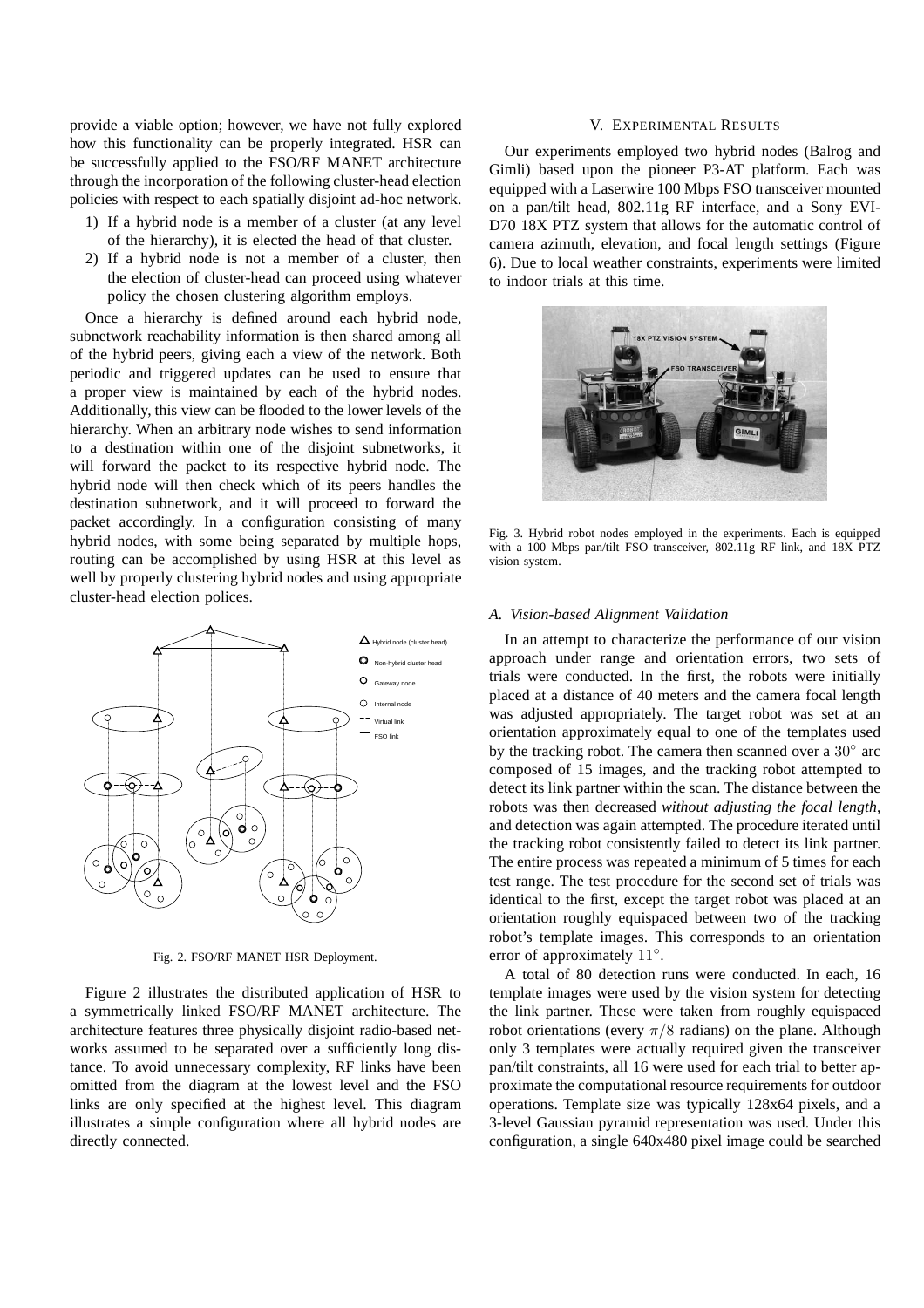with all 16 templates in 180ms using a 1.7 GHz Centrino notebook computer. This included the time for image pyramid generation. A SIMD implementation of the NID would further reduce these times. Ambient illumination of the target robot varied from 20-200 lumens.

The performance of the robot detection algorithm was very consistent. It correctly identified the target robot *every time* for each orientation and range errors up to 25%. However, at range errors of 30%, it always failed to detect the robot in the image sequence. To provide a little more insight into detection robustness, we define a signal-to-noise ratio (SNR) metric as

$$
SNR = \frac{\min[NID(\mathcal{I} \setminus robot)]}{NID(robot)} \tag{6}
$$

where  $\min[NID(\mathcal{I} \setminus robot)]$  was the minimum normalized intensity distribution value obtained across the image scan that was not associated with the target robot, and  $NID(robot)$  was the target robot's NID value. This is an appropriate definition, as anything else in the image sequence that is not a robot can be categorized as background noise. A plot of the SNR values vs. range for both sets of trials is at Figure 4.



Fig. 4. SNR versus range error for two target robot orientations. As expected, the SNR drops as the pose error increases. With the exception of when range errors reached 30% (where all trials failed), the target robot was successfully detected every time.

As expected, the SNR value decays as range and orientation errors are introduced. However, the performance is still quite good at range errors up to 15%. These initial results are promising, and indicate that the approach will exhibit certain levels of robustness to robot localization errors.

#### *B. Network Deployment*

Our deployment experiments of an FSO/RF MANET included two hybrid and two RF nodes (notebook computers). Once physically linked, the two hybrid nodes defined a symmetric, mono-link FSO backbone that spanned the length of a corridor in Packard Laboratory ( $\approx$  45 meters in length) as shown in Figure 5. Each RF node was associated with a single hybrid node in the context of an 802.11g ad-hoc network. Logically, this configuration consisted of two spatially disjoint subnetworks connected via a high-throughput

channel. As such, each subnetwork was associated with its own IP address domain. The RF network formed by Balrog's RF interface and Notebook 2 was assigned a subnetwork number of 169.254.0.0 with a network mask of 255.255.128.0. Similarly, the RF network defined by Gimli and Notebook 1 was assigned a subnetwork number 169.254.128.0 with a mask of 255.255.128.0. The interfaces associated with the FSO backbone were assigned an identifier in the subnetwork address space 192.168.0.0, which had an associated mask of 255.255.255.0.

The hybrid nodes were assigned the responsibility of routing packets between the RF address spaces. In order to endow them with this functionality, each was configured as an IP router. Each node was outfitted with a manually configured routing table in order to expedite the process of deploying the network.

A total of 5 deployments were conducted. In each the hybrid nodes relied upon the hierarchical LAS, and were successful in establishing the hybrid network and routing remote video data in real-time to the RF nodes. The mean optical link acquisition time for these trials was 65 seconds, with min and max values of 60 and 73, respectively. Acquisition time was dominated by 2 components: the final FSO alignment stage, and camera motion constraints. In our trials, the internal FSO alignment system can require 30 seconds or longer to establish the optical link - even when the transceivers are well aligned. Furthermore, at each pan angle we required the camera system to remain static for 2 seconds prior to capturing an image. This was a consequence of the large changes in scene depth, which would initiate the camera's auto-focus feature. This delay ensured the auto-focus system had stabilized. For a 15 image sequence, this added 30 seconds of acquisition time. The image processing portion was by far the smallest component, amounting to only several seconds of link acquisition time.

To put these times into perspective, consider instead only relying upon the internal FSO alignment system. In this case, link acquisition would be possible for only 1 of 225 possible transceiver orientations, for a worst case link acquisition time of 112.5 minutes (using a 30 second timeout for failure). This two orders-of-magnitude difference demonstrates the efficacy of our hierarchical link acquisition paradigm. Images from a sample network deployment are shown in Figure 6.

## VI. DISCUSSION AND CONCLUSION

In this paper, we offer link acquisition and routing protocols to realize the deployment of a hybrid FSO/RF MANET. Our primary motivation is the tremendous throughput provided by FSO over long link distances. However, the technology also offers additional advantages such as lower per-bit power consumption and a secure/robust transmission medium.

To demonstrate the feasibility of the link acquisition approach, a series of experiments was conducted whereby a FSO/RF MANET was deployed and FSO links established dynamically using a hierarchical vision/FSO based link acquisition system (LAS). To date, our LAS experiments have been limited to distances of  $\approx$  45 meters. From extrapolating these results, we believe that extending this to 150-200 meters is